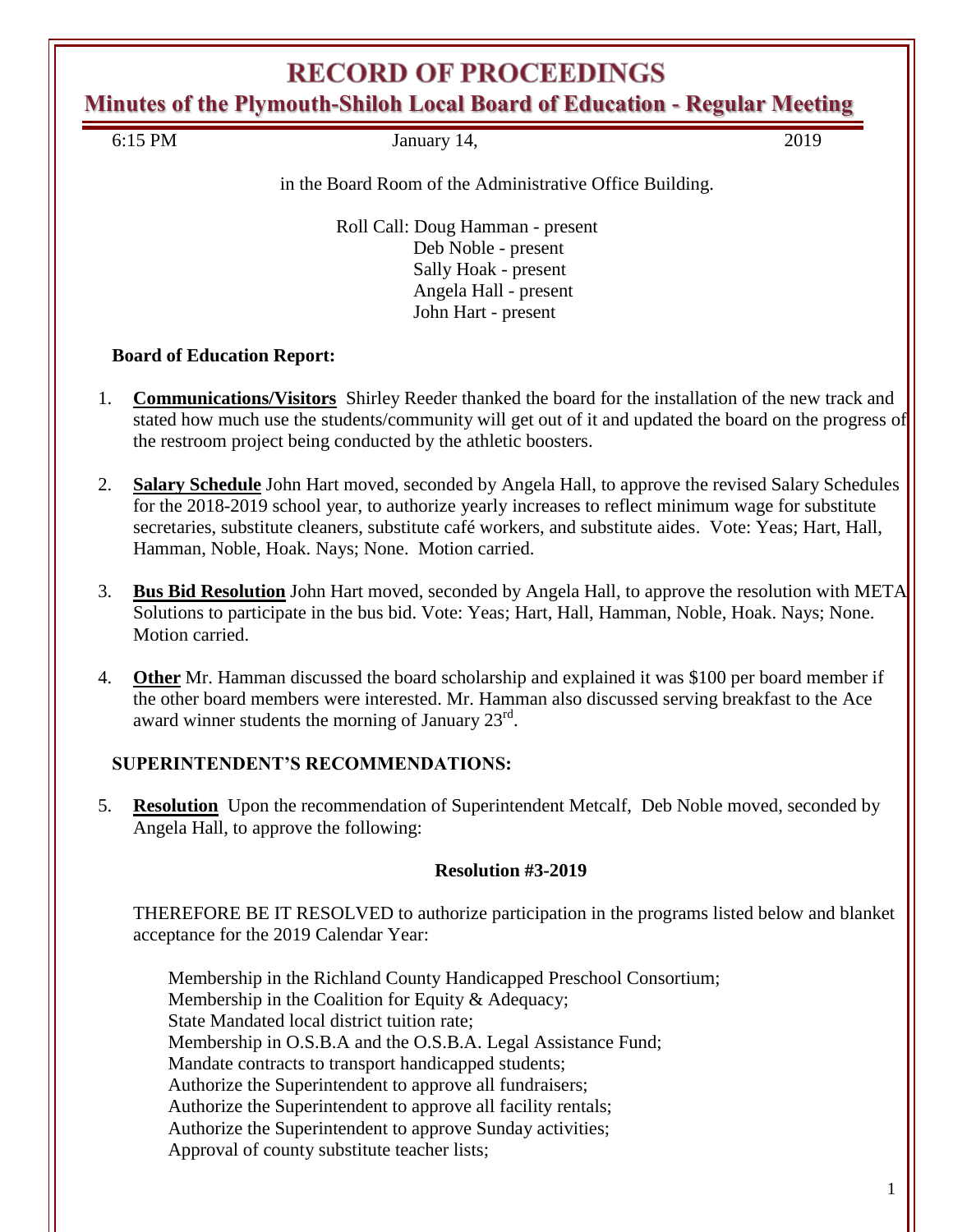# **RECORD OF PROCEEDINGS**

# **Minutes of the Plymouth-Shiloh Local Board of Education - Regular Meeting**

| 6:15 PM<br>2019<br>January 14,                                                                    |  |
|---------------------------------------------------------------------------------------------------|--|
| Membership in the Region 7 State Support Team;                                                    |  |
| Participation in Title VI-B IDEA;                                                                 |  |
| Participation in the Title I Program;                                                             |  |
| Participation in the Title II-A Program;                                                          |  |
| Participation in WVIZ instructional television Program;                                           |  |
| Membership in the Ohio High School Athletic Association;                                          |  |
| Participation in the National School Lunch Program;                                               |  |
| Participation in the Special Milk Program;                                                        |  |
| Participation in the Breakfast Program;                                                           |  |
| Designating the location of bus stops as determined by the Transportation Supervisor;             |  |
| Agreement for student accident insurance;                                                         |  |
| Authorize the Superintendent to petition the State Superintendent to amend the local school       |  |
| calendar to allow for whatever calamity days the district was not in session;                     |  |
| Mansfield-Richland County Board of Health Nursing Services Agreement;                             |  |
| Authorize the Superintendent to approve the Internet Services contract with the North Central     |  |
| Ohio Computer Cooperative, IP Telephony, and ISP contract;                                        |  |
| Authorize the Superintendent to approve the Service Contract with MOESC;                          |  |
| Appoint Karrie Kalail as legal counsel in accordance with Board Policy BCA;                       |  |
| Approve Agreement with Newhope for Professional Services;                                         |  |
| Approve Agreement with Huron and Richland Counties for MMRD Services;                             |  |
| Approve the Volunteer roster in accordance with Board Policy IICC;                                |  |
| Approve utilizing Metropolitan Educational Technology Associations (META).                        |  |
| Authorize the Superintendent, on behalf of this board, to accept resignations which have been     |  |
| submitted by employees during times when this Board is not in session, subject to ratification by |  |
| this Board; provided however, that upon ratification by this Board, such resignations shall be    |  |
| deemed effective as of the date and time of the Superintendent's acceptance. The authorization    |  |
| provided by this resolution shall remain in effect through the next organizational meeting in     |  |
| January 2019.                                                                                     |  |
| Authorize the Superintendent, during periods when this Board is not in session, to make offers of |  |
| employment directly to candidates for either teaching or nonteaching positions on behalf of this  |  |
| board, and to acknowledge acceptance of such offers on behalf of this Board, subject to a         |  |
| subsequent vote of ratification of this Board, provided however, that upon ratification by this   |  |
| Board, the employment shall be deemed effective as of the date and time of the employees          |  |
| acceptance of the Superintendent's offer. Superintendent shall notify Board Members prior to a    |  |
| verbal offer being extended.                                                                      |  |
|                                                                                                   |  |
| <u>Prom</u>                                                                                       |  |
| Approve the 2019 Junior/Senior Prom on April 27, 2019, to be held at the Village of Plymouth      |  |
| Office building and the after prom to be held at the Shelby YMCA at a cost not to exceed \$290.00 |  |

# **Classified Substitute**

Approve Heather Montgomery as a substitute secretary

Vote: Yeas; Noble, Hall, Hamman, Hoak, Hart. Nays; none. Motion carried.

# **TREASURER'S RECOMMENDATIONS:**